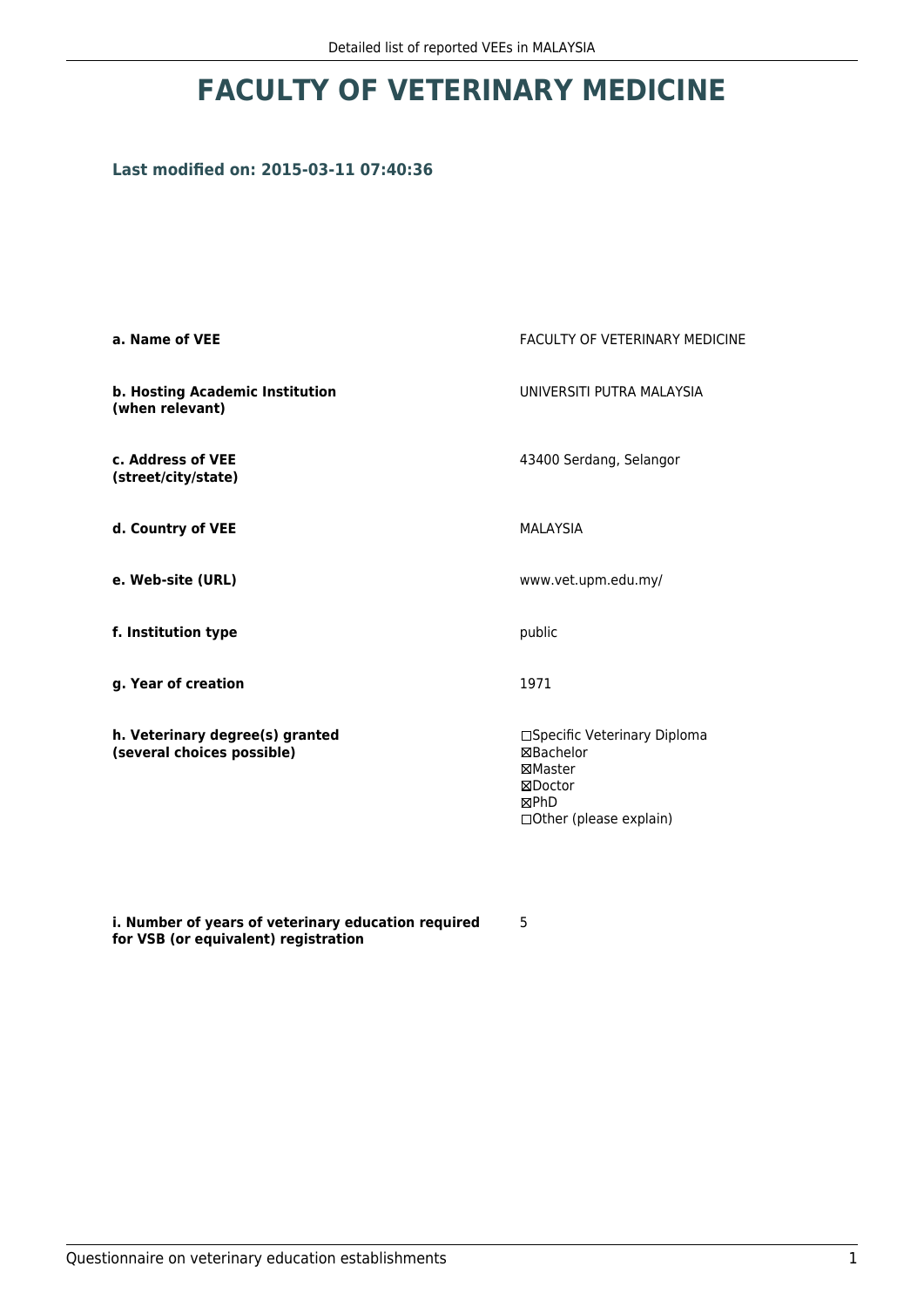#### **j. Average number of veterinary students per class within the establishment**

|                                                                                                   | 1st Year                                                                                                                                                              | 101-150                                                                                                                                                           |
|---------------------------------------------------------------------------------------------------|-----------------------------------------------------------------------------------------------------------------------------------------------------------------------|-------------------------------------------------------------------------------------------------------------------------------------------------------------------|
|                                                                                                   | 2d Year                                                                                                                                                               | 51-100                                                                                                                                                            |
|                                                                                                   | 3d Year                                                                                                                                                               | 51-100                                                                                                                                                            |
|                                                                                                   | 4th Year                                                                                                                                                              | 51-100                                                                                                                                                            |
|                                                                                                   | <b>5th Year</b>                                                                                                                                                       | 51-100                                                                                                                                                            |
|                                                                                                   | 6th Year                                                                                                                                                              |                                                                                                                                                                   |
|                                                                                                   | 7th Year                                                                                                                                                              |                                                                                                                                                                   |
| k. Average number of veterinary graduates per year<br>from the establishment                      | 51-100                                                                                                                                                                |                                                                                                                                                                   |
| I. Minimum education required for admission to the<br>establishment<br>(several choices possible) | ⊠High School University Entrance<br>Qualification<br>⊠Pre-Veterinary Science Diploma<br>□Pre-Veterinary Science Degree<br>□Other specific VEE entrance qualifications |                                                                                                                                                                   |
| m. Is there a selection procedure at<br>(several choices possible)                                | <b>⊠National level</b><br>□State level<br>□Establishment level                                                                                                        |                                                                                                                                                                   |
| n. National accreditation/certification/approval                                                  | Yes                                                                                                                                                                   |                                                                                                                                                                   |
|                                                                                                   | <b>Accrediting agency:</b>                                                                                                                                            |                                                                                                                                                                   |
|                                                                                                   | <b>Name of the Agency</b>                                                                                                                                             | MALAYSIAN<br><b>VETERINARY</b><br>COUNCIL                                                                                                                         |
|                                                                                                   | <b>Address of the</b><br><b>Agency</b>                                                                                                                                | <b>DEPARTMENT</b><br>OF<br><b>VETERINARY</b><br><b>SERVICES</b><br>WISMA TANI,<br><b>PODIUM</b><br><b>BLOCK, LOT</b><br>4G1,<br>PRECINCT 4,<br>62630<br>PUTRAJAYA |
|                                                                                                   | Country of the<br><b>Agency</b>                                                                                                                                       | <b>MALAYSIA</b>                                                                                                                                                   |
|                                                                                                   | Date granted (yyyy-<br>mm-dd)                                                                                                                                         | 1975-07-01                                                                                                                                                        |
|                                                                                                   | <b>Period of validity</b><br>(years)                                                                                                                                  | 5                                                                                                                                                                 |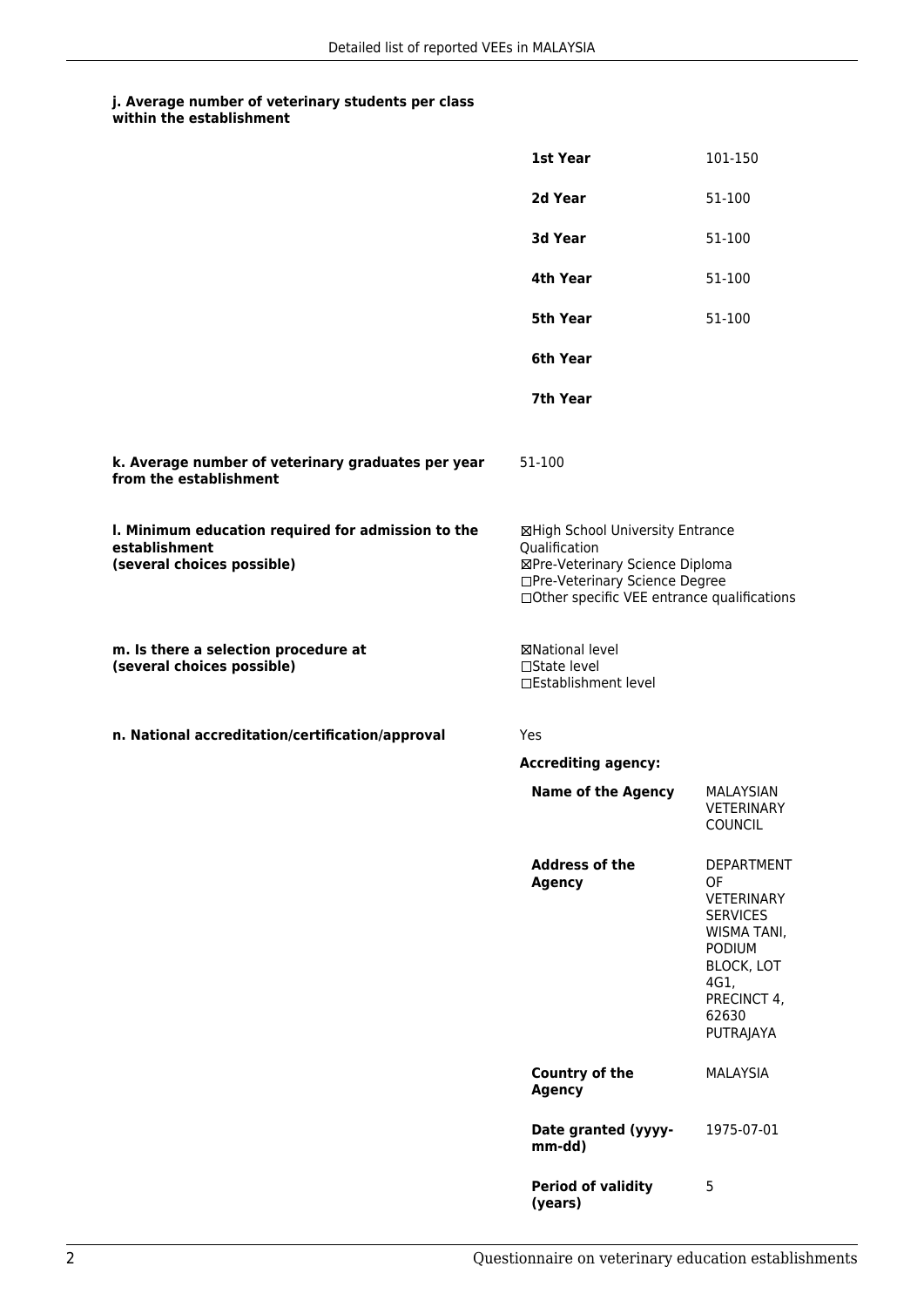**o. Regional accreditation/certification/approval** No

**p. Any form of other international accreditation/certification/approval?** No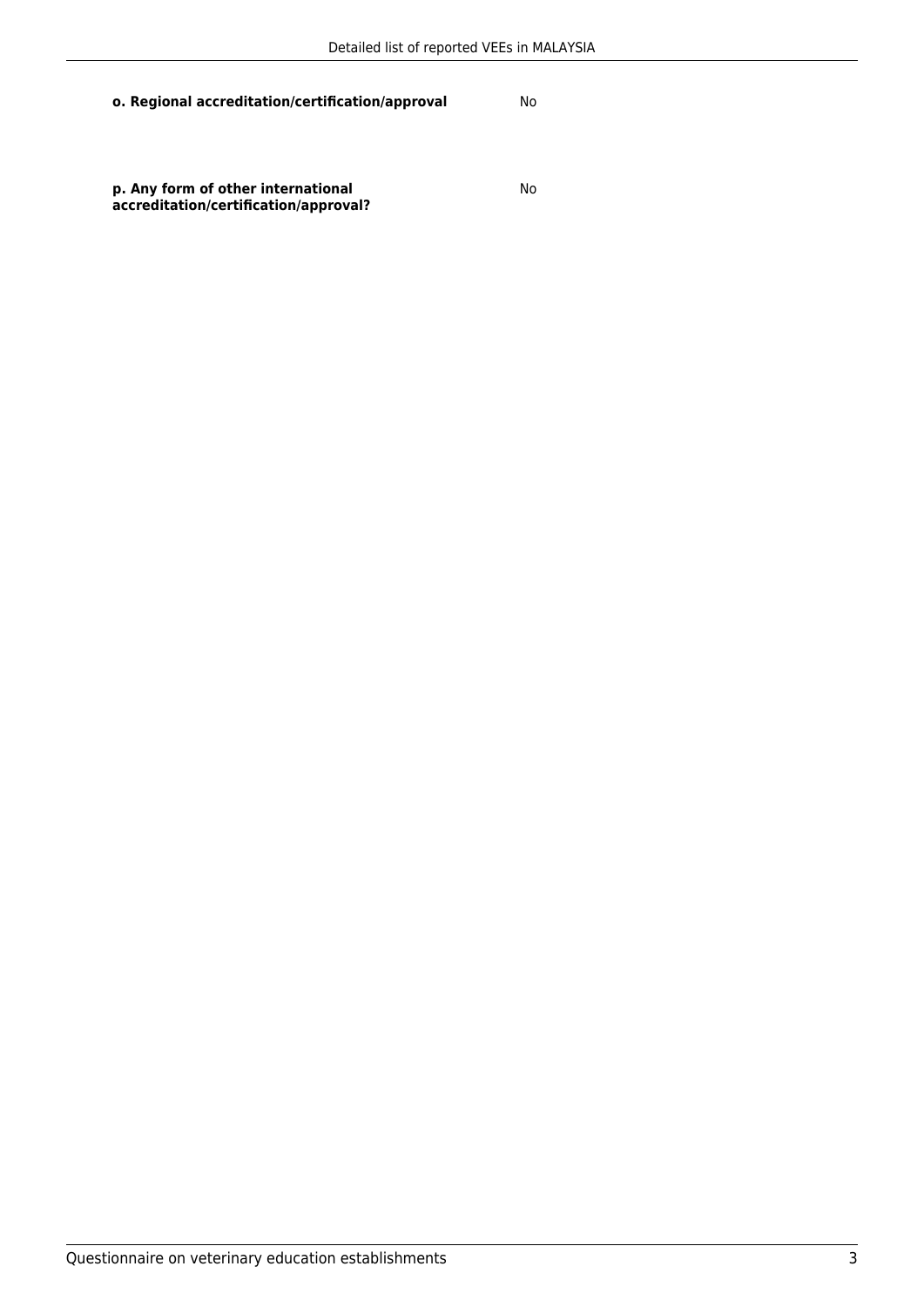# **FACULTY OF VETERINARY MEDICINE**

### **Last modified on: 2015-03-10 05:59:56**

| a. Name of VEE                                                | <b>FACULTY OF VETERINARY MEDICINE</b>                                                                             |
|---------------------------------------------------------------|-------------------------------------------------------------------------------------------------------------------|
| b. Hosting Academic Institution<br>(when relevant)            | UNIVERSITI MAI AYSIA KEI ANTAN                                                                                    |
| c. Address of VEE<br>(street/city/state)                      | Universiti Malaysia Kelantan, Karung Berkunci<br>36, 16100 Pengkalan Chepa, Kota Bharu,<br>Kelantan               |
| d. Country of VEE                                             | <b>MALAYSIA</b>                                                                                                   |
| e. Web-site (URL)                                             | fpv.umk.edu.my/                                                                                                   |
| f. Institution type                                           | public                                                                                                            |
| g. Year of creation                                           | 2009                                                                                                              |
| h. Veterinary degree(s) granted<br>(several choices possible) | ⊠Specific Veterinary Diploma<br>⊠Bachelor<br>⊠Master<br>$\square$ Doctor<br>DPhD<br>$\Box$ Other (please explain) |

**i. Number of years of veterinary education required for VSB (or equivalent) registration**

5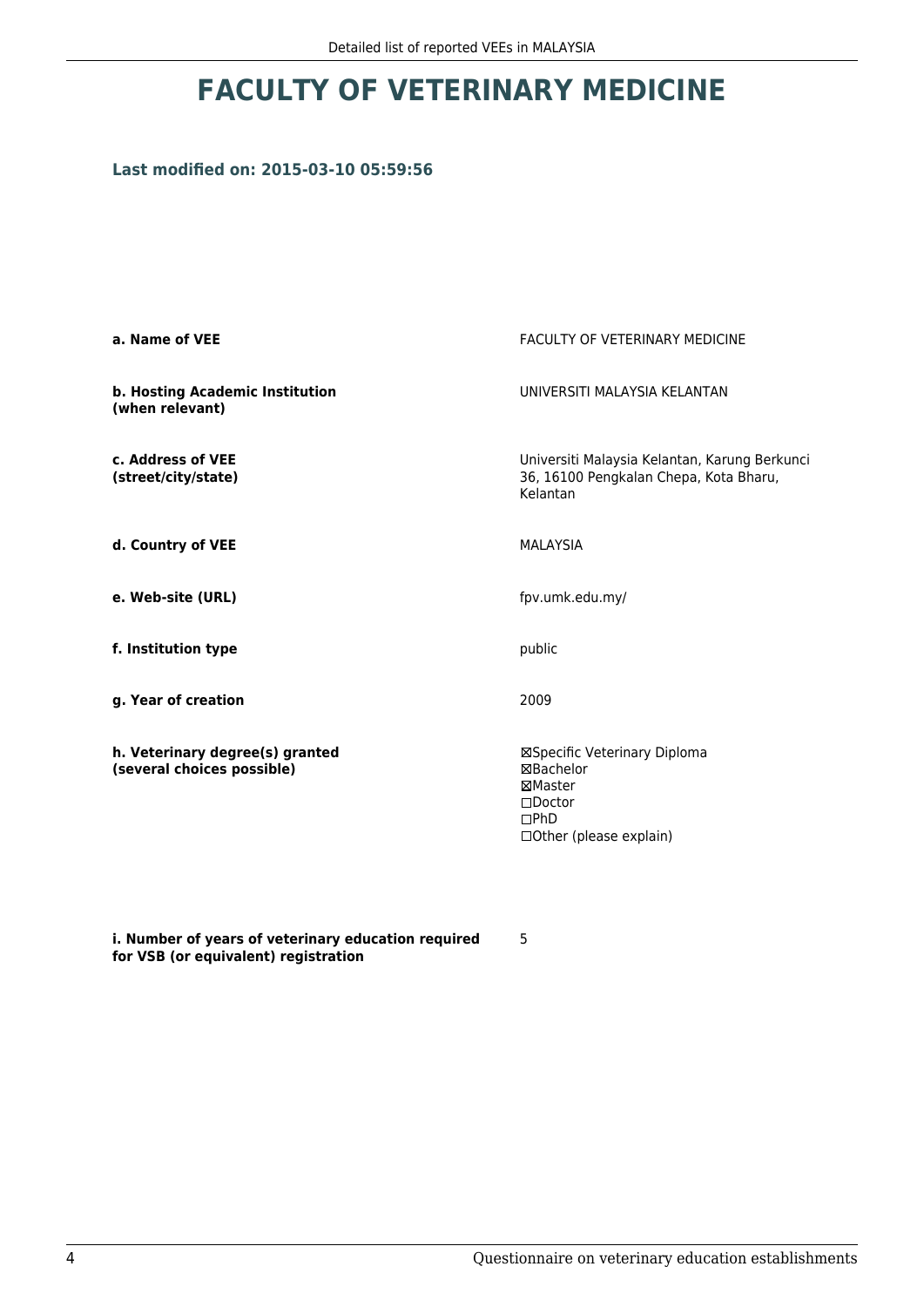#### **j. Average number of veterinary students per class within the establishment**

|                                                                                                   | 1st Year                                                                                                                                                              | $0 - 50$                                                                                                                                                    |
|---------------------------------------------------------------------------------------------------|-----------------------------------------------------------------------------------------------------------------------------------------------------------------------|-------------------------------------------------------------------------------------------------------------------------------------------------------------|
|                                                                                                   | 2d Year                                                                                                                                                               | $0 - 50$                                                                                                                                                    |
|                                                                                                   | 3d Year                                                                                                                                                               | $0 - 50$                                                                                                                                                    |
|                                                                                                   | 4th Year                                                                                                                                                              | $0 - 50$                                                                                                                                                    |
|                                                                                                   | 5th Year                                                                                                                                                              | $0 - 50$                                                                                                                                                    |
|                                                                                                   | 6th Year                                                                                                                                                              |                                                                                                                                                             |
|                                                                                                   | 7th Year                                                                                                                                                              |                                                                                                                                                             |
| k. Average number of veterinary graduates per year<br>from the establishment                      | $0 - 50$                                                                                                                                                              |                                                                                                                                                             |
| I. Minimum education required for admission to the<br>establishment<br>(several choices possible) | ⊠High School University Entrance<br>Qualification<br>⊠Pre-Veterinary Science Diploma<br>□Pre-Veterinary Science Degree<br>□Other specific VEE entrance qualifications |                                                                                                                                                             |
| m. Is there a selection procedure at<br>(several choices possible)                                | ⊠National level<br>$\Box$ State level<br>□Establishment level                                                                                                         |                                                                                                                                                             |
| n. National accreditation/certification/approval                                                  | Yes                                                                                                                                                                   |                                                                                                                                                             |
|                                                                                                   | <b>Accrediting agency:</b>                                                                                                                                            |                                                                                                                                                             |
|                                                                                                   | <b>Name of the Agency</b>                                                                                                                                             | MALAYSIAN<br><b>VETERINARY</b><br><b>COUNCIL</b>                                                                                                            |
|                                                                                                   | <b>Address of the</b><br><b>Agency</b>                                                                                                                                | <b>DEPARTMENT</b><br>OF<br>VETERINARY<br><b>SERVICES</b><br>WISMA TANI,<br><b>PODIUM</b><br><b>BLOCK, LOT</b><br><b>4G1 PRECINT</b><br>4 62630<br>PUTRAJAYA |
|                                                                                                   | <b>Country of the</b><br><b>Agency</b>                                                                                                                                | <b>MALAYSIA</b>                                                                                                                                             |
|                                                                                                   | Date granted (yyyy-<br>mm-dd)                                                                                                                                         | 2014-05-21                                                                                                                                                  |
|                                                                                                   | <b>Period of validity</b><br>(years)                                                                                                                                  | 3                                                                                                                                                           |